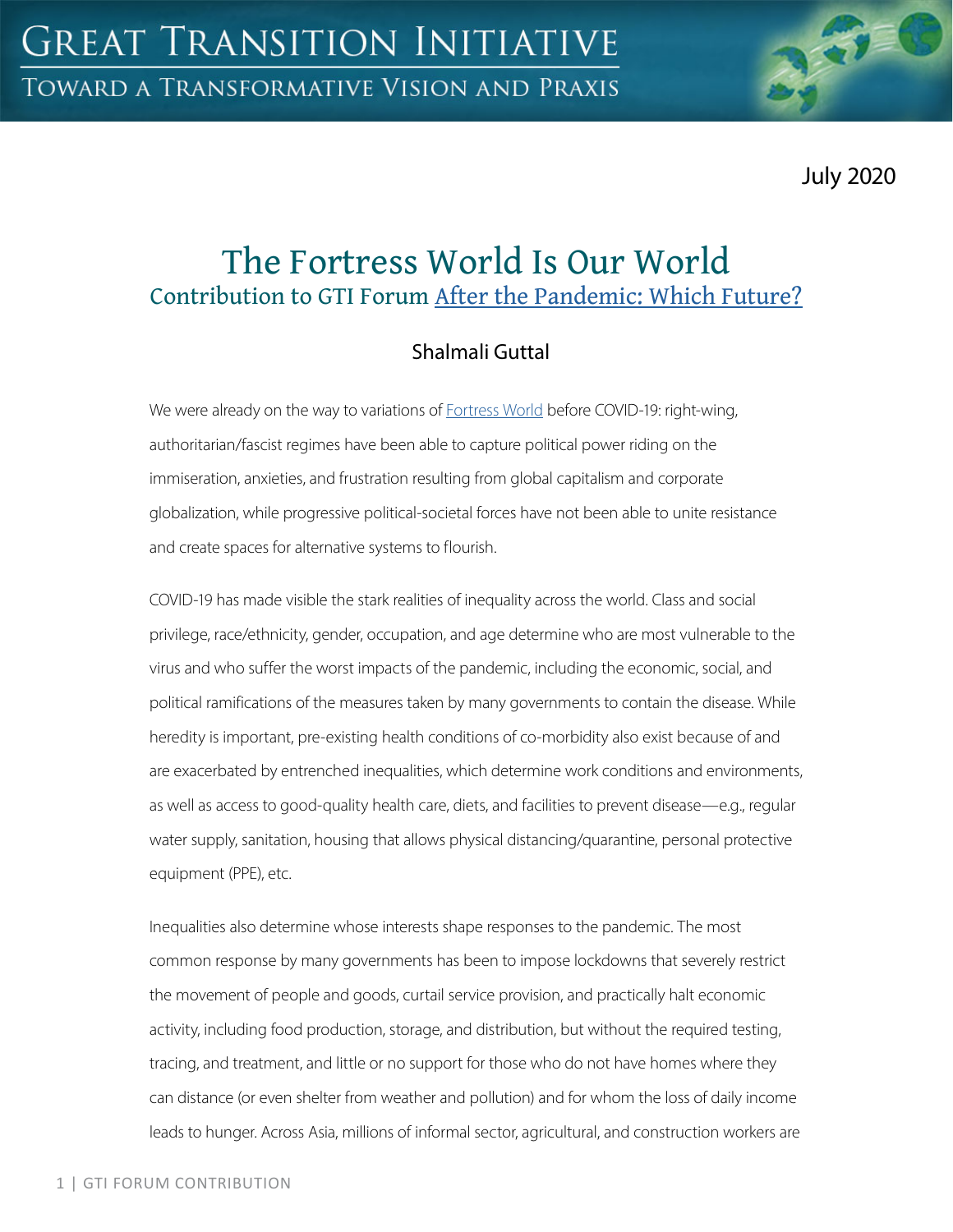stranded without incomes, shelter, food, water, and health care. Restrictions on movement, closure of local markets, absence of credit, etc., have hit small-scale food producers hard, setting the stage for food shortages and food price hikes.

Lockdowns have been particularly brutal in India and the Philippines, where they have been enforced through police-military presence. In India, millions of workers walked for days to reach their villages, carrying their children and meager belongings, brutalized along the way by shocking acts of police violence and detention in unsafe spaces. In the Philippines, more than 30,000 people have been arrested for quarantine violations, and incidents of police-military violence against quarantine violators are on the rise, including holding detainees in dog cages in the mid-day heat.

Robust public health/welfare systems require public provision of essential goods, services, adequate food and shelter, safe working and living environments, social protection, and fundamental rights/ liberties. Given the seriousness of COVID-19 and the hardships resulting from lockdowns, peoples' access to accurate, updated information about the disease, about measures necessary to contain and treat it, and about sources of medical, social, and economic support assume heightened importance.

However, not only is such information scarce, but many governments are also taking measures to control public discourse, using the pandemic to cement authoritarian rule and erode human rights. Emergency powers invoked by governments allow them to control all aspects of governance, administration, and security with no democratic oversight. While the fine print varies across countries, there are many dangerous commonalities: full control over financial allocations; power to authorize the use of deadly force; unlimited surveillance of telecommunications; control of conventional and social media; restrictions on freedom of speech, movement, and assembly; suspension of constitutional provisions and due processes of justice; and powers to put in place any measures considered necessary in a state of emergency.

Many of these trends were already on the rise pre-COVID. Now, they are justified on the pretext of "protecting the public." Across Asia, doctors, nurses, health workers, researchers, journalists, lawyers, bloggers, and social media users have been penalized for sharing information about local/national conditions or questioning government actions on the grounds that they spreading fake news and creating panic and unrest. In India, the government is using COVID-19 emergency powers to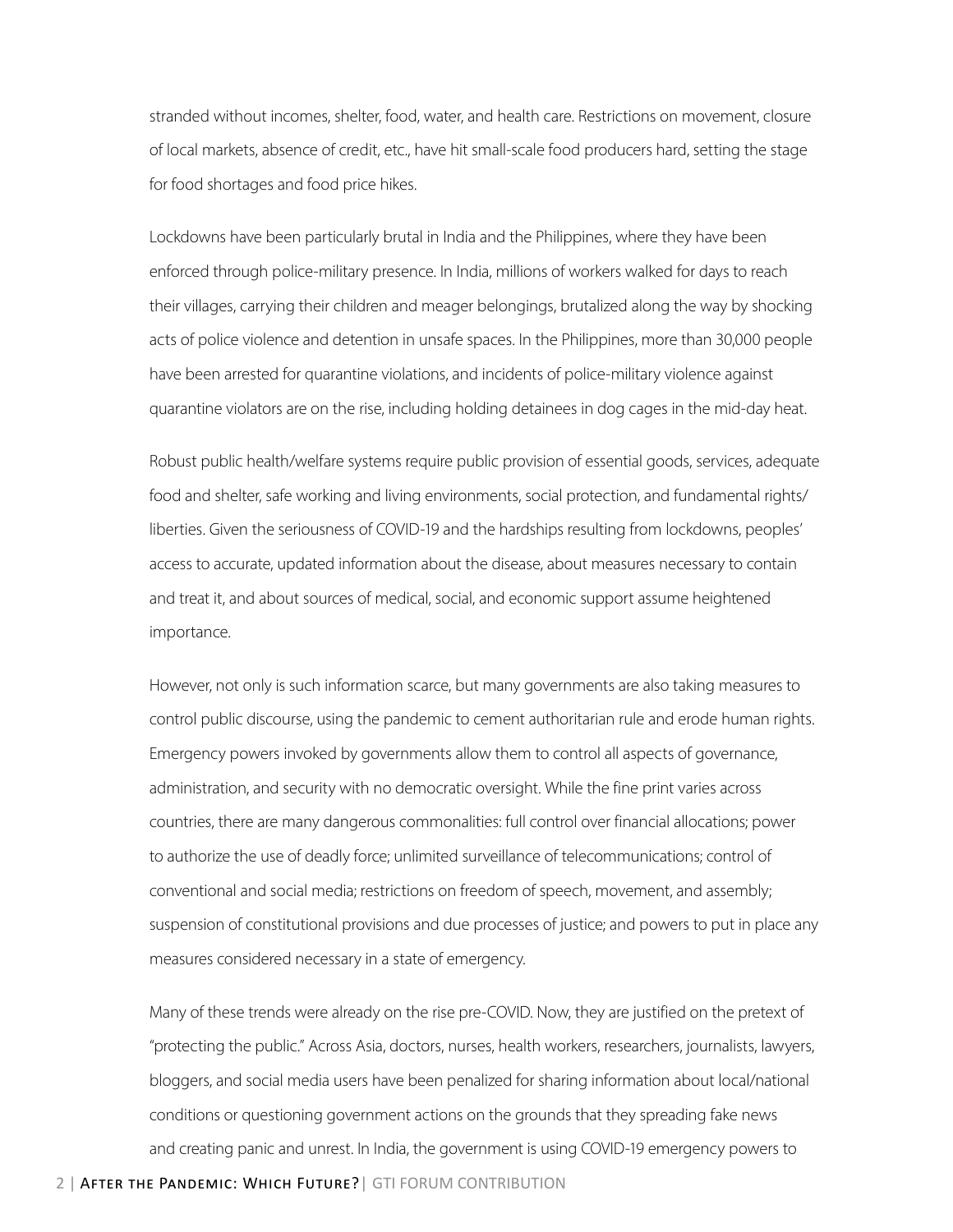settle political scores despite the fact that living conditions in detention are especially dangerous in the midst of a pandemic. Public health and human rights advocates have pointed out that the overcrowded jails and detention centers in Asia are dangerous petri dishes for the coronavirus. Prisoners and prison officials in the Quezon City Jail in the Philippines and India have already tested positive. Equally alarming are the growing waves of prejudice and social discrimination against particular religious and ethnic communities, genders, working classes, and indigenous peoples, holding them responsible for the spread of the virus.

In times of crises, human rights, civil liberties, and democratic oversight are often the first systemic casualties. Joseph Cannataci, the UN special rapporteur on the right to privacy, recently warned in an [interview](https://www.reuters.com/article/us-health-coronavirus-privacy/coronavirus-surveillance-poses-long-term-privacy-threat-un-expert-warns-idUSKBN21I1XG) that "dictatorships and authoritarian societies often start in the face of a threat," and cautioned on the importance of being vigilant today and not giving away all our freedoms. On March 16, several UN Special Rapporteurs on human rights issued a [statement](https://www.ohchr.org/EN/NewsEvents/Pages/DisplayNews.aspx?NewsID=25722&LangID=E) asking governments to avoid "overreach" of security measures, ensure that human rights are at the core of public health efforts, and not use COVID-19 related emergency measures to target particular groups, minorities, or individuals, and to quash dissent.

One of the biggest dangers of measures adopted during exceptional circumstances is that they can persist indefinitely. Digital surveillance—which had already started expanding over the past several years—is increasingly being used to tackle COVID-19 with the acquiescence (or ignorance) of people and spearheaded by digital technology companies. Many pathogens that cause epidemics/ pandemics remain in our ecosystems, and there is enough reason to believe that there will be future outbreaks with mutated, stronger genotypes. Experiences of tackling past epidemics/pandemics are important in addressing future ones. But we do not know how data collected through surveillance technologies today will be used tomorrow, especially when democratic safeguards are not in place and civil liberties are increasingly suspended.

We are in a time when our systems are overwhelmed trying to deal with a powerful, littleunderstood virus, the media is rife with conspiracy theories and misleading narratives, and discrimination and political persecution are gaining an upper hand. This is a time when we, as the public, can and must develop and socialize our proposals for rebuilding strong public infrastructure and systems for public health, goods, services, social protection, human rights, and democracy, with special provisions for the most vulnerable: the precariat, migrant workers, small-scale food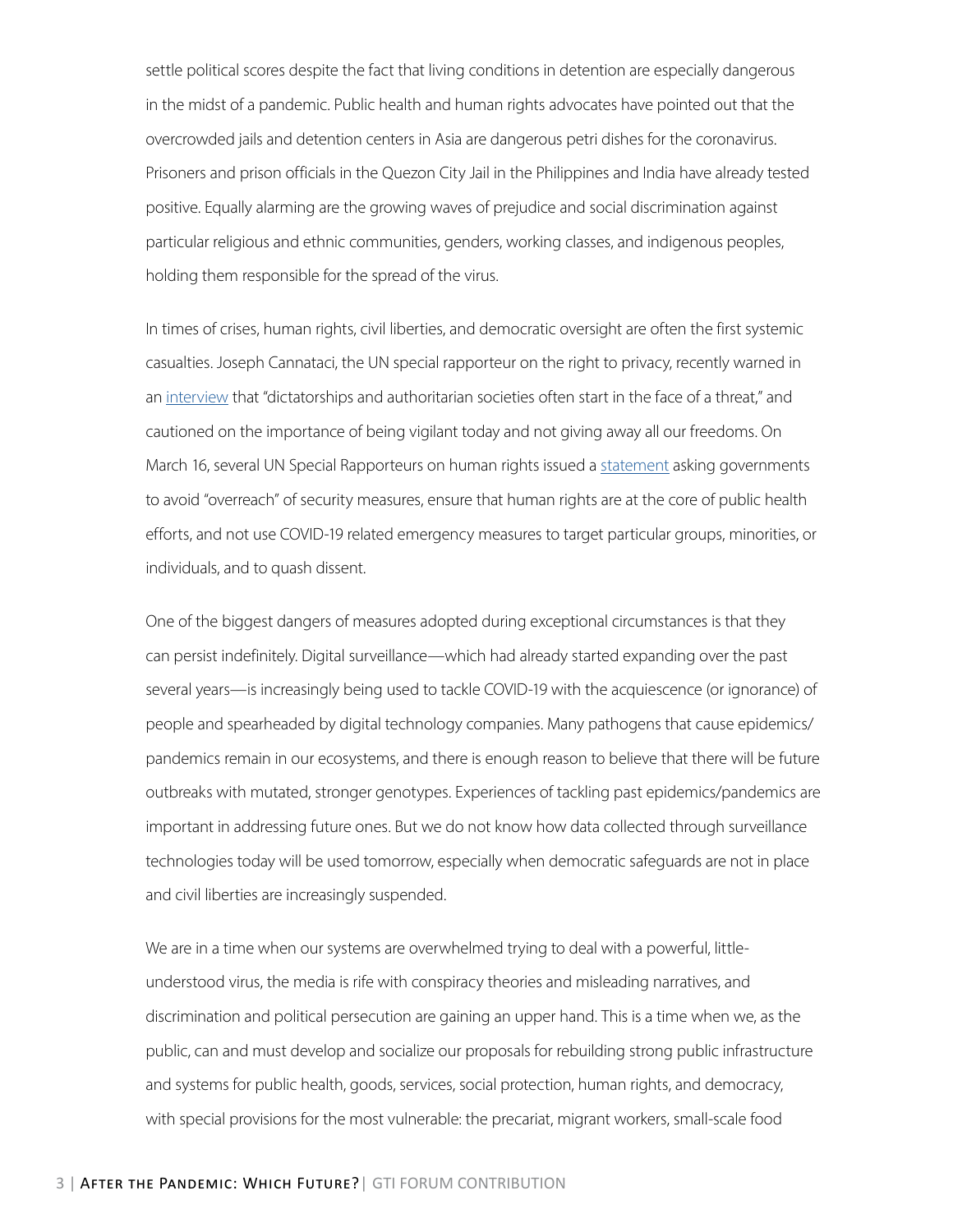producers, indigenous peoples, and, among all these, women, who are usually the primary care providers. This is a time when we can start to transform our societies and countries towards equality, justice, and universal realization of human rights by building solidarity, economic and political systems from the ground up.

A humane and just post-COVID scenario will require fundamental changes in our economic, institutional, and governance structures: corporations and financial markets must not be bailed out, and corporate power must be dismantled—especially in sectors with public interest implications, e.g., food and agriculture, medicines and health, water and sanitation, energy, communications, transportation, and environmental protection. And we must distinguish our progressive strategies to combat financial and corporate globalization from those of right-wing regimes that foster racism, prejudice, and xenophobia while deepening ties with transnational capital.